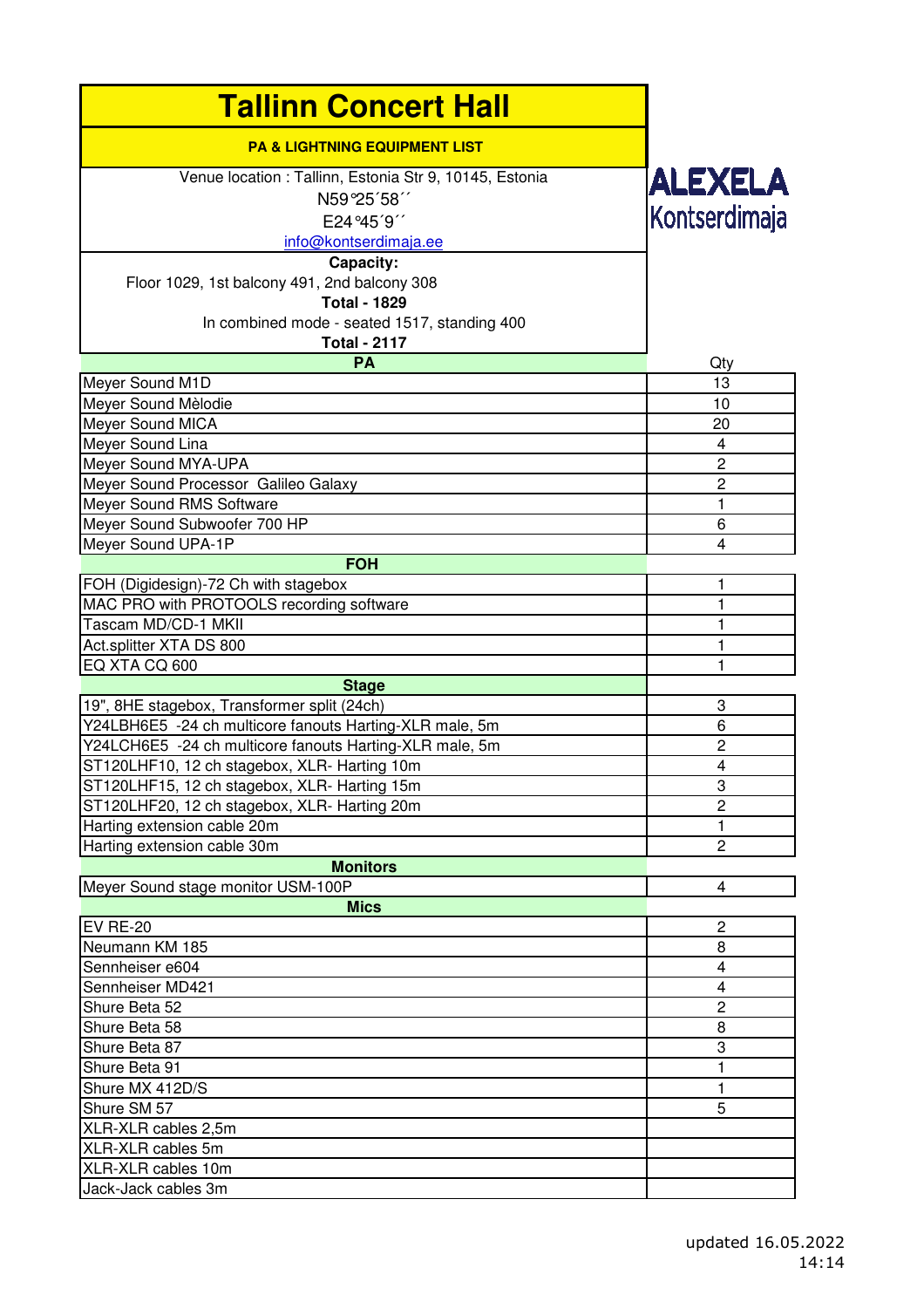| Radiomics - Spekter Q5 (740-814 MHz)                |                |
|-----------------------------------------------------|----------------|
| Clipmic Mipro MU53                                  | $\overline{2}$ |
| DPA 4088 Cardioid Headband headset                  | 3              |
| Shure Antenna/Power distro UA 845E                  | 1              |
| Shure UHF Wideband directional antenna UA870WB      | 2              |
| Shure UHF-R Bodypack transmitter UR-1               | 3              |
| Shure UHF-R Dual wireless Receiver UR4D 740-760 MHz | 4              |
| Shure UHF-R Handheld transmitter UR2/Beta 58        | 3              |
| Shure UHF-R Handheld transmitter UR2/KSM9           | $\overline{2}$ |
| <b>Wireless in ear monitor</b>                      |                |
| Mipro UHF directional antenna                       | $\overline{2}$ |
| Sennheiser EK 300 IEM G3 receiver                   | $\overline{c}$ |
| Sennheiser SR 300 IEM G3 transmitter                | $\overline{2}$ |
| <b>Acessories</b>                                   |                |
| Aodiobox - USB I/O                                  | 1              |
| Audiobox - DIBOX                                    | $\overline{c}$ |
| Audiobox - ISO SPLITTER 1 in, 20ut                  | 2              |
| Audiobox - PRO DIBOX duo                            | 4              |
| Clinometer - LAP-TEQ display module                 | 1              |
| Clinometer - LAP-TEQ sensor module                  | 3              |
| <b>Stands</b>                                       |                |
| K&M Conductor note stand with LED light             | 1              |
| K&M keyboard stand with stacker                     | $\overline{c}$ |
| K&M mic stand 210/9                                 | 20             |
| K&M mic stand 259                                   | 10             |
| K&M mic table stand                                 | 3              |
| K&M music tray                                      | 25             |
| K&M musical stands with LED lights                  | 70             |
| K&M quitar stand                                    | 8              |
| K&M Round Base black stand                          | 4              |
| <b>Intercom</b>                                     |                |
| Mic/line in activemonitor Yamaha MS 101 III         | $\overline{c}$ |
| On Off Mic Mipro MM-107                             | $\overline{2}$ |
| <b>Clearcom</b>                                     |                |
| Clear-Com 1-ch beltpack RS 601                      | 10             |
| Clear-Com 2-ch beltback RS 602                      | 1              |
| Clear-Com 2-ch main station CS-702                  | 1              |
| Clear-Com 2-ch Mount Headset/Speaker Station        | 1              |
| Clear-Com Call Signal Flasher                       | $\overline{c}$ |
| Clear-Com double ear Headset CC-260                 | 10             |
| Clear-Com Telephone-style handset                   | 3              |
| <b>Carring PA (possible for sidefill)</b>           |                |
| Meyer Sound subwoofer UMS-1P                        | $\overline{c}$ |
| Meyer Sound UP-Junior 1P                            | $\overline{c}$ |
| Mixer Yamaha MG16/FX                                | 1              |
| Speaker stand                                       | 2              |
| Tascam MD/CD-1                                      | 1              |
| DJ equipment                                        |                |
| Pioneer CDJ-900NXS                                  | $\overline{c}$ |
| Pioneer CDJ-800MK2                                  | $\overline{2}$ |
| Pioneer DJM-800                                     | 1              |
| Technics SL1210MK5 7500                             | $\overline{c}$ |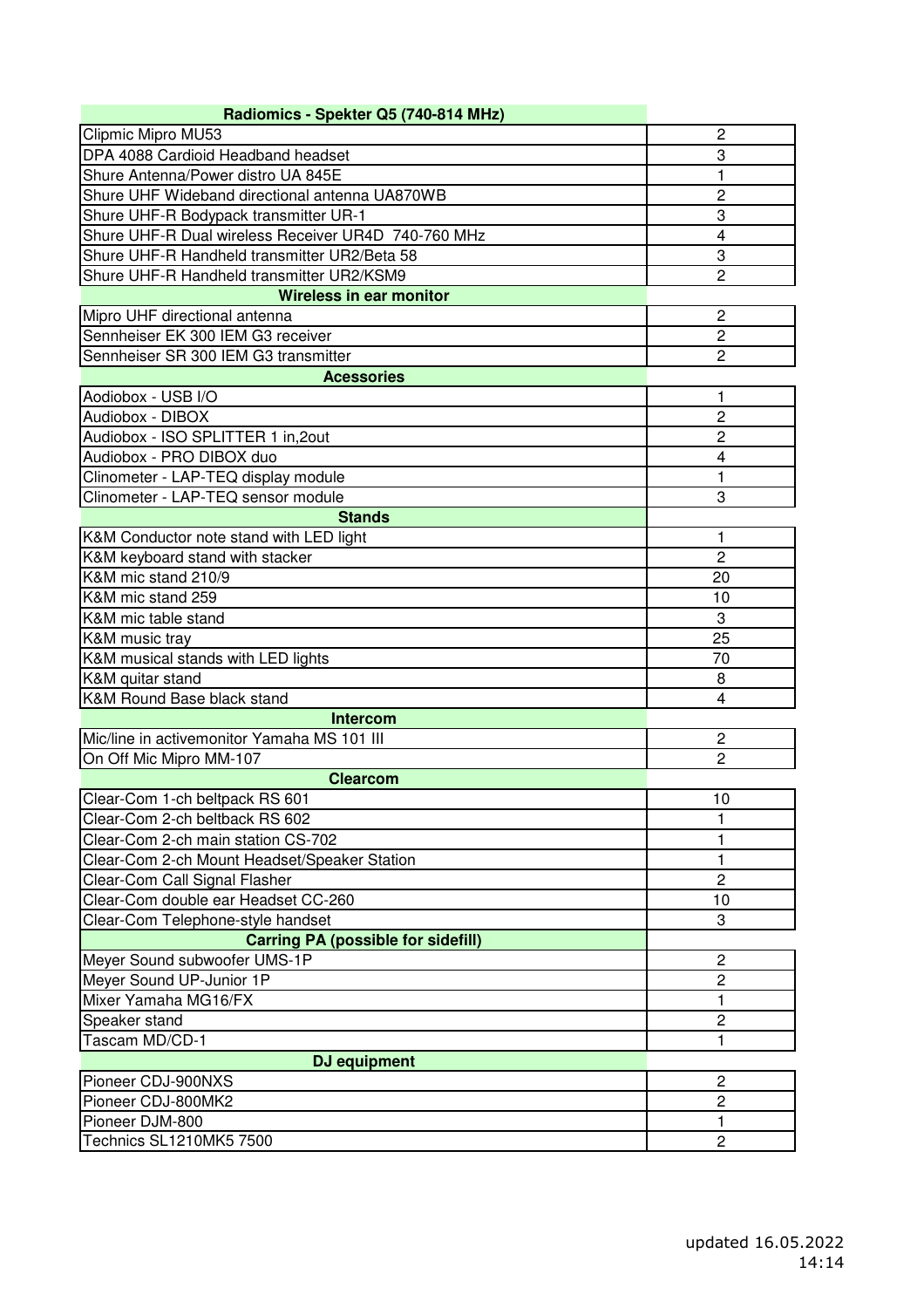| <b>Lightning Desk and Dimmers</b>                           |                         |
|-------------------------------------------------------------|-------------------------|
| ELC "Focushand - 2" (wireless DMX remote)                   | 1                       |
| Generic dimmer channels 2,4 Kw                              | 240                     |
| High End Systems "Roadhog"                                  | not in use              |
| Avolites Quartz with wing + ARTNET                          | 1                       |
| DigiNet S ARTNET to DMX splitter                            | $\overline{2}$          |
| Wireless solutions "DMX transmitter-reciever"               | 2/2                     |
| <b>Luminares</b>                                            |                         |
| RJ "329HF" (Fresnel 2kW/2,5kW)                              | 22                      |
| RJ "329HPC" (PC 2kw/2,5kW)                                  | 32                      |
| RJ "613SX" (Profile 1000W, angle 28 - 54 degrees)           | 16                      |
| RJ "614SX" (Profile 1000W, angle 16 - 35 degrees)           | 24                      |
| RJ "714SX2" (Profile 2000W, angle 15 - 40 degrees)          | 12                      |
| RJ "CF329" (Barndoors 2kw)                                  | 54                      |
| RJ "IWSX755" Iris                                           | 10                      |
| 1KW (Fresnel, PC, PAR, CYC)                                 |                         |
| LITECRAFT "CYC-1000" (cyclights 1000W, asymmetrical)        | 32                      |
| LITECRAFT "PAR64, black, normal"                            | 48                      |
| RJ "306LF" (Fresnel 1kW)                                    | 16                      |
| RJ "306LPB" (PC 1 kW)                                       | 16                      |
| <b>Blinder</b>                                              |                         |
| Flash 4000L PAR36 120V 650W                                 | 6                       |
| <b>Followspots</b>                                          |                         |
| RJ "Super-Korrigan" (1,2kW HMI, iris, dimmer, stands)       | $\mathbf{2}$            |
| <b>Moving lights</b>                                        |                         |
| MARTIN "Quantum WASH"                                       | 20                      |
| MARTIN "MAC VIPER Performance"                              | 8                       |
| MARTIN MAC Encore™ Performance CLD                          | 16                      |
| <b>Background light</b>                                     |                         |
| Chroma Q "Colorforce48"                                     | 20                      |
| <b>Acessories</b>                                           |                         |
| LOOK SOLUTIONS "Unique hazer"                               | $\overline{c}$          |
| MARTIN "AF-1" DMX fan                                       | $\overline{2}$          |
| DOUGHTY "Studio 3500" (stand 3,5 m with max 40 kg)          | $\overline{\mathbf{4}}$ |
| DOUGHTY "Floorstand"                                        | 12                      |
| <b>Video</b>                                                |                         |
| Barco ACS 2048                                              | 1                       |
| Barco DP2000                                                | not in use              |
| Barco UDX 4K40                                              | 1                       |
| Lens 0,98" DC2K Zoom (2,8-4,5):1                            | 1                       |
| Lens 0,98" DC2K Zoom (1,4 - 2,05):1                         | 1                       |
| Composite signal switcher 1:3                               | $\overline{c}$          |
| Extron P/2 DA1 Peaker                                       | 1                       |
| <b>Extron Scaling Presentation Swittcher</b>                | 1                       |
| Lightware DVI Fiber Optical Extender (Receiver/transmitter) | 1                       |
| Lindy Video to VGA                                          | 3                       |
| Panasonic PT-D6000 videoprojector                           | 1                       |
| Pioneer dv-610av-k DVD player                               | 1                       |
| Samsung 50" plasma screen with floor stand                  | $\overline{c}$          |
| Smart SLX TX/RX system                                      | 3                       |
| Vario 240x180 screen, front & back comp.                    | 1                       |
| VGA Distribution amplifer 1:4                               | $\mathbf{2}$            |
|                                                             |                         |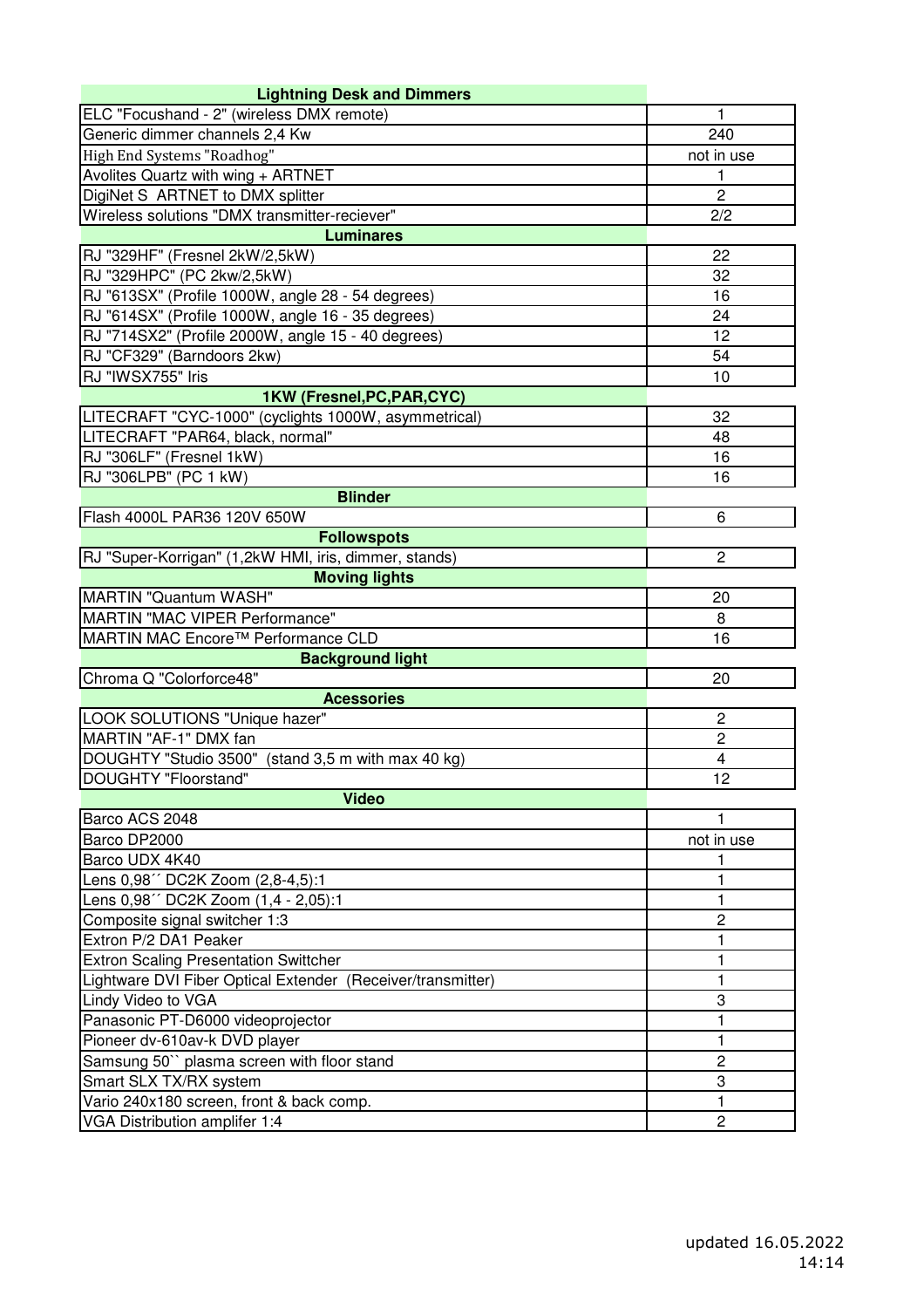| <b>Conference system</b>       |  |
|--------------------------------|--|
| Microcue Presenter Control     |  |
| Limitimer speaker timer system |  |
| Laser pointer                  |  |

| <b>Cabels, power adapters</b>            |                         |
|------------------------------------------|-------------------------|
| 16CEE cable, 20m                         | 6                       |
| 32CEE cable, 20m                         | $\overline{4}$          |
| 32CEE $\rightarrow$ 2 x 16CEE            | $\overline{c}$          |
| 16CEE $\rightarrow$ 3 x schuko           | $\overline{2}$          |
| 32CEE $\rightarrow$ 3 x schuko           | $\overline{c}$          |
| SOCAPEX extension cord 10m               | $\overline{4}$          |
| SOCAPEX extension cord 25m               | $\overline{c}$          |
| SOCAPEX extension cord 30m               | 4                       |
| SOCAPEX $\rightarrow$ 6 x shuko (box)    | 4                       |
| SOCAPEX $\rightarrow$ 6 x shuko (outlet) | 4                       |
| SOCAPEX $\rightarrow$ 6 x shuko (plug)   | $\overline{2}$          |
| 220V extension cord 1,5m                 |                         |
| 220V extension cord 2m                   |                         |
| 220V extension cord 3m                   |                         |
| 220V extension cord 5m                   |                         |
| 220V extension cord 10m                  |                         |
| 220V extension cord 15m                  |                         |
| 220V extension cord 20m                  |                         |
| Cable protector 2 ch                     | 20                      |
| <b>Risers</b>                            |                         |
| riser 2x1 m                              | 35                      |
| riser 1x1 m                              | $\overline{\mathbf{4}}$ |
| riser 2x0,5 m                            | $\overline{4}$          |
| riser 1x0,5 m                            | $\overline{4}$          |
| adjustable leg 40-65 cm                  | 24                      |
| adjustable leg 65-100 cm                 | 40                      |
| leg 20 cm                                | 160                     |
| leg 40 cm                                | 120                     |
| leg 60 cm                                | 100                     |
| leg 40 cm with weel                      | 8                       |
| leg 60 cm with weel                      | 8                       |
| stair 20cm                               | $\overline{\mathbf{4}}$ |
| stair 40cm                               | $\overline{\mathbf{4}}$ |
| stair 60cm                               | $\overline{c}$          |
| stair 80cm                               | $\overline{c}$          |
| handrail for 2 stairs                    | $\overline{4}$          |

| Dancing floor - 1,6 mm thick, 20 m x 1,6 m                        | 8 pcs |
|-------------------------------------------------------------------|-------|
|                                                                   |       |
| CONCERT GRAND PIANO ESTONIA, model 274, ser.no 7579, manufactured |       |
| 08.2009, piano chair                                              |       |

handrail for 2 stairs

| Electric Piano Yamaha CLP 330M (mahagon), piano chair |                                 |
|-------------------------------------------------------|---------------------------------|
|                                                       |                                 |
| Venue is not providing a monitor system!              |                                 |
|                                                       | (maja ei paku monitor süsteemi) |
| Technical equipment amount depends on event needs     |                                 |

**(tehnika kogus võib erineda vastavalt ürituse iseloomule)**